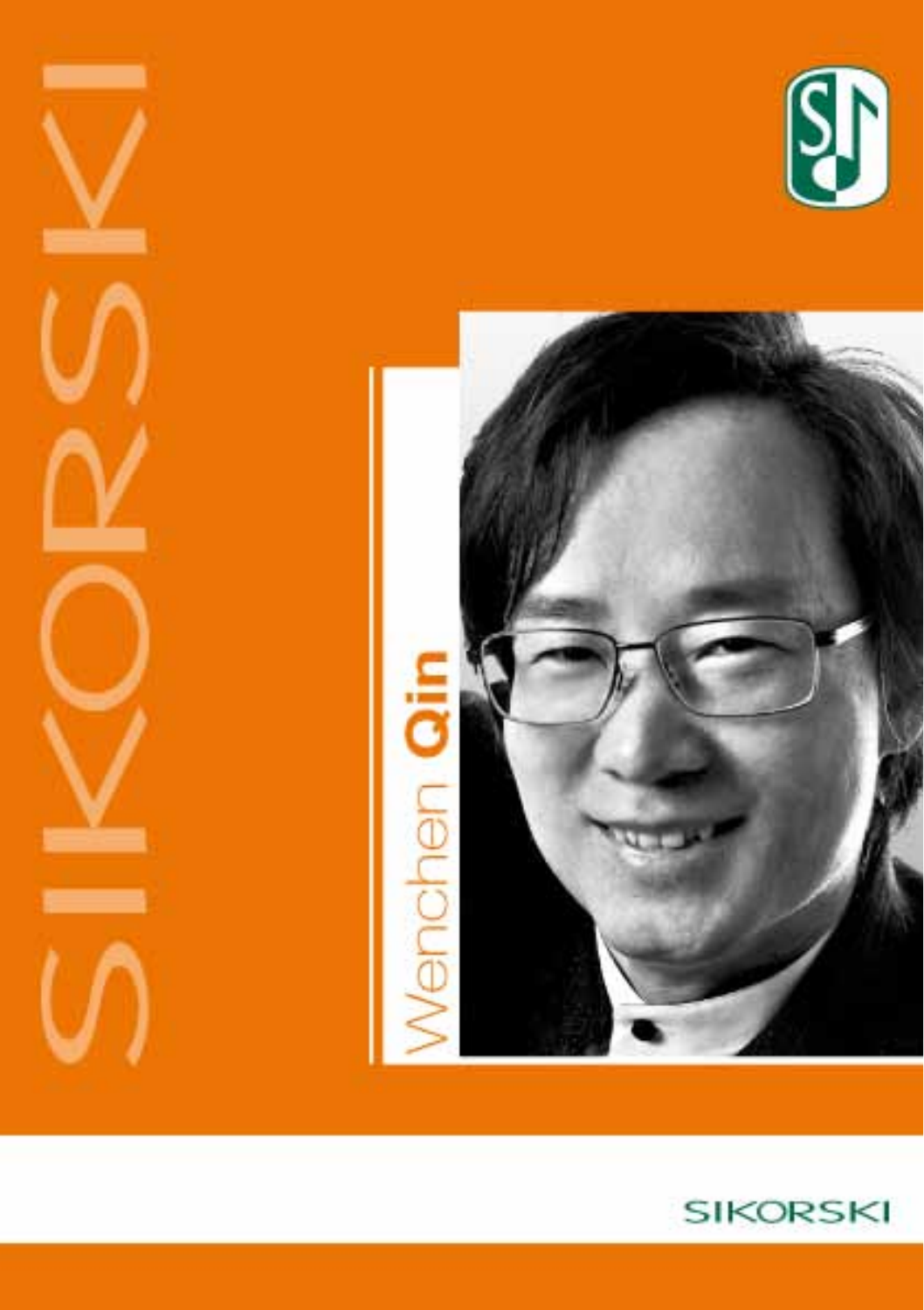## w e n c h e n

# **q i n**

 $47.52$ 



**SIKORSKI MUSIKVERLAGE HAMBURG** 

**sik 4/5643**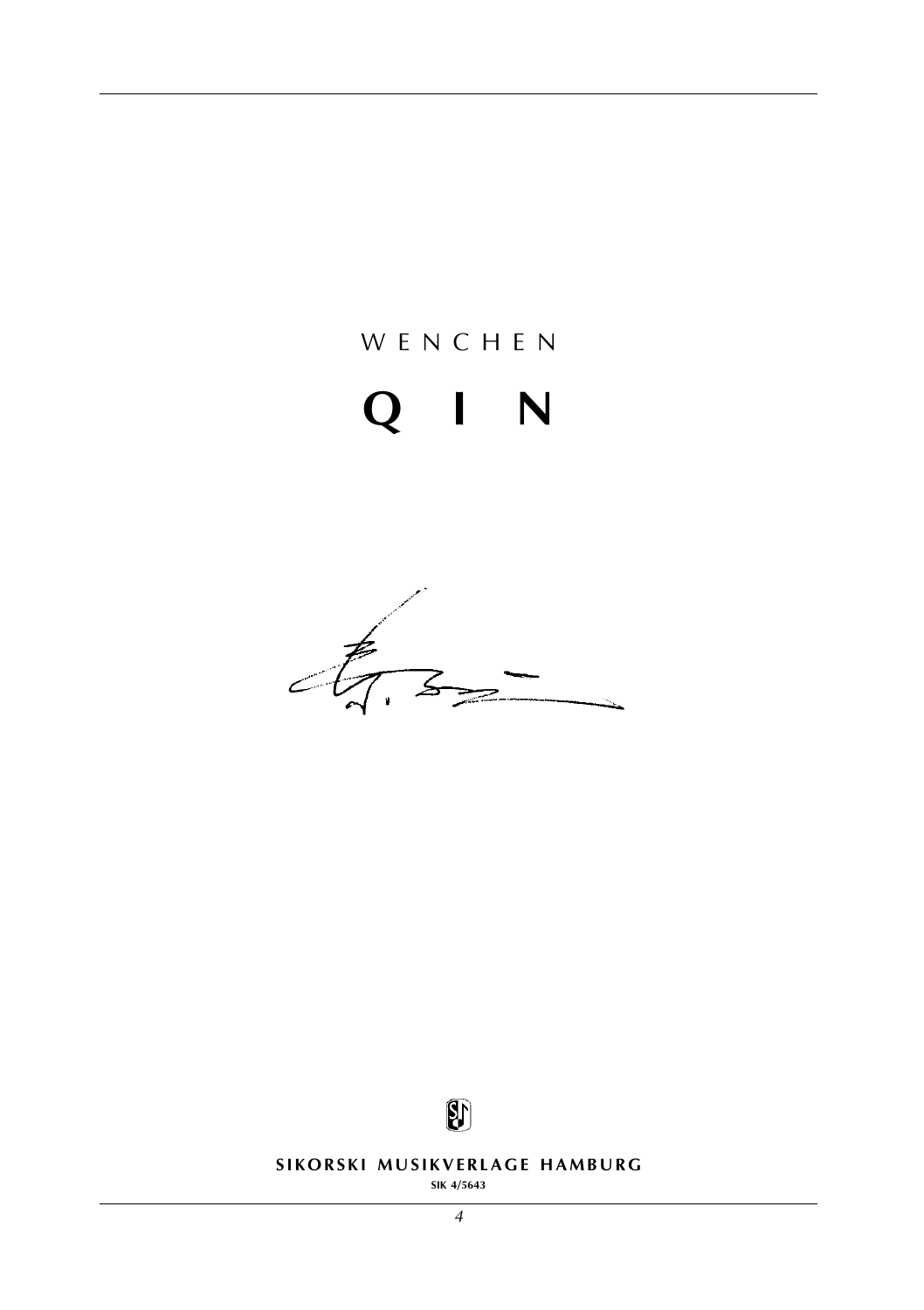### **contents**

| <b>CHRONOLOGICAL LIST OF WORKS.</b> 8 |  |
|---------------------------------------|--|
|                                       |  |

sikorski Musikverlage 20139 hamburg phone: (+ 49) (0)40 / 41 41 00-0 · fax: (+ 49) (0)40 / 41 41 00-41 www.sikorski.de · contact@sikorski.de

**2 j u ly 2019**

cover photo © Xinhua WU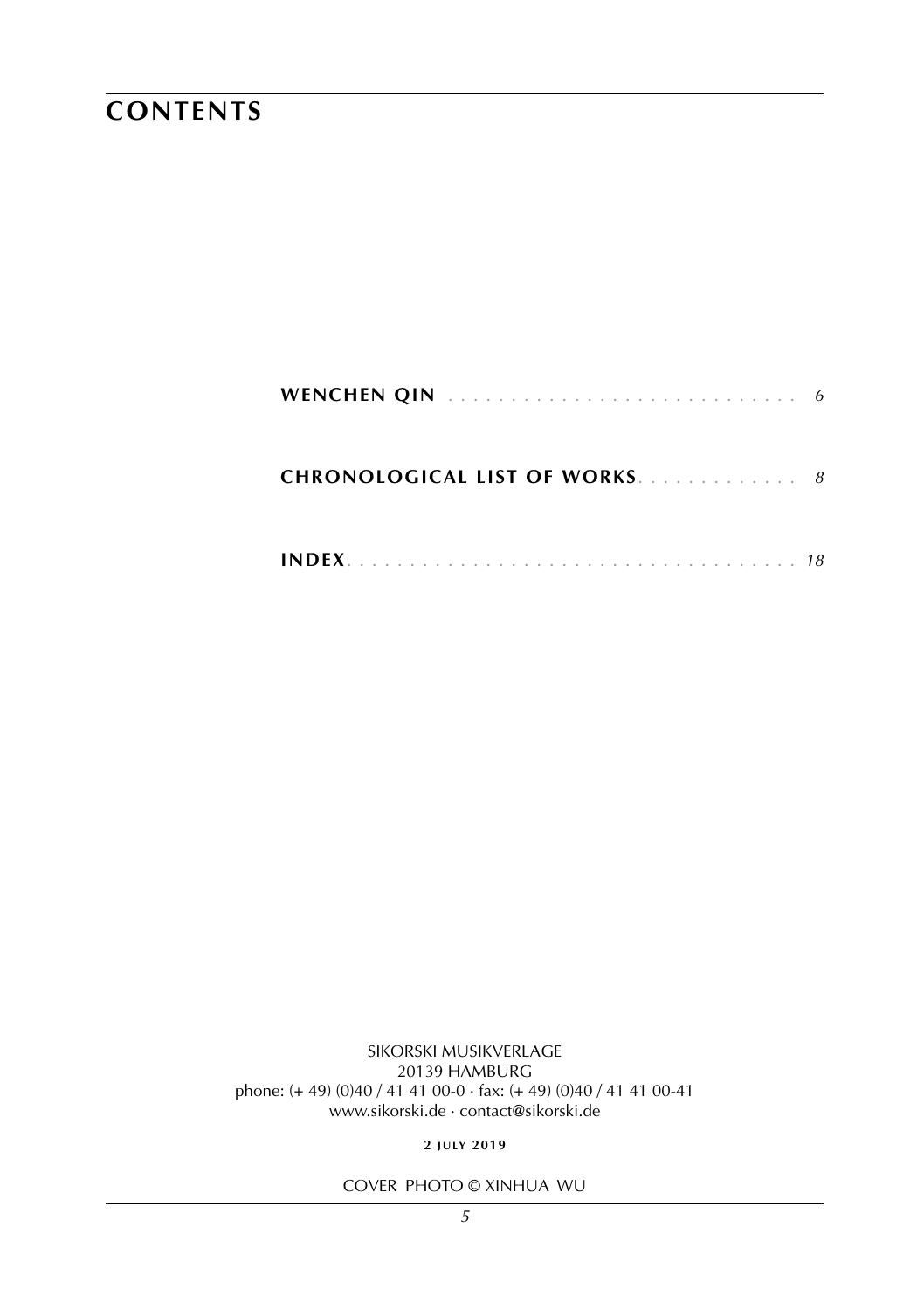### **wenchen qin**

Wenchen Qin studied composition at the Conservatory in Shanghai with Xu Shuya and Zhu Jianer beginning in 1987. After completing his studies in 1992 he taught at the Central Conservatory in Beijing. A stipend from the German Academic Exchange Service (DAAD) enabled him to study with Nicolaus A. Huber in 1998, and three years later he received his diploma with honours from the Folkwang Academy in Essen. He has been teaching again at the Central Conservatory in Beijing since September 2001.

Qin works with excellent ensembles such as the Ensemble Recherche, L'Ensemble Itinéraire, Ensemble Europa Antidogma, Tokyo City Symphony Orchestra, the RSO Berlin und the Ensemble of Line. Organisers have been the NDR, WDR, BR, Radio France as well as festivals such as the New Music Biennale in Hanover, the Holland Festival, the Transatlantic Festival and the Chinese-Japanese Music Festival.

Qin is one of the most important composers of his generation. With the partial inclusion of traditional Chinese instruments, he creates an individual bridge between Chinese tradition and Western avant-garde. His musical language combines subtle, intensive and differentiated sounds with exciting courses of development.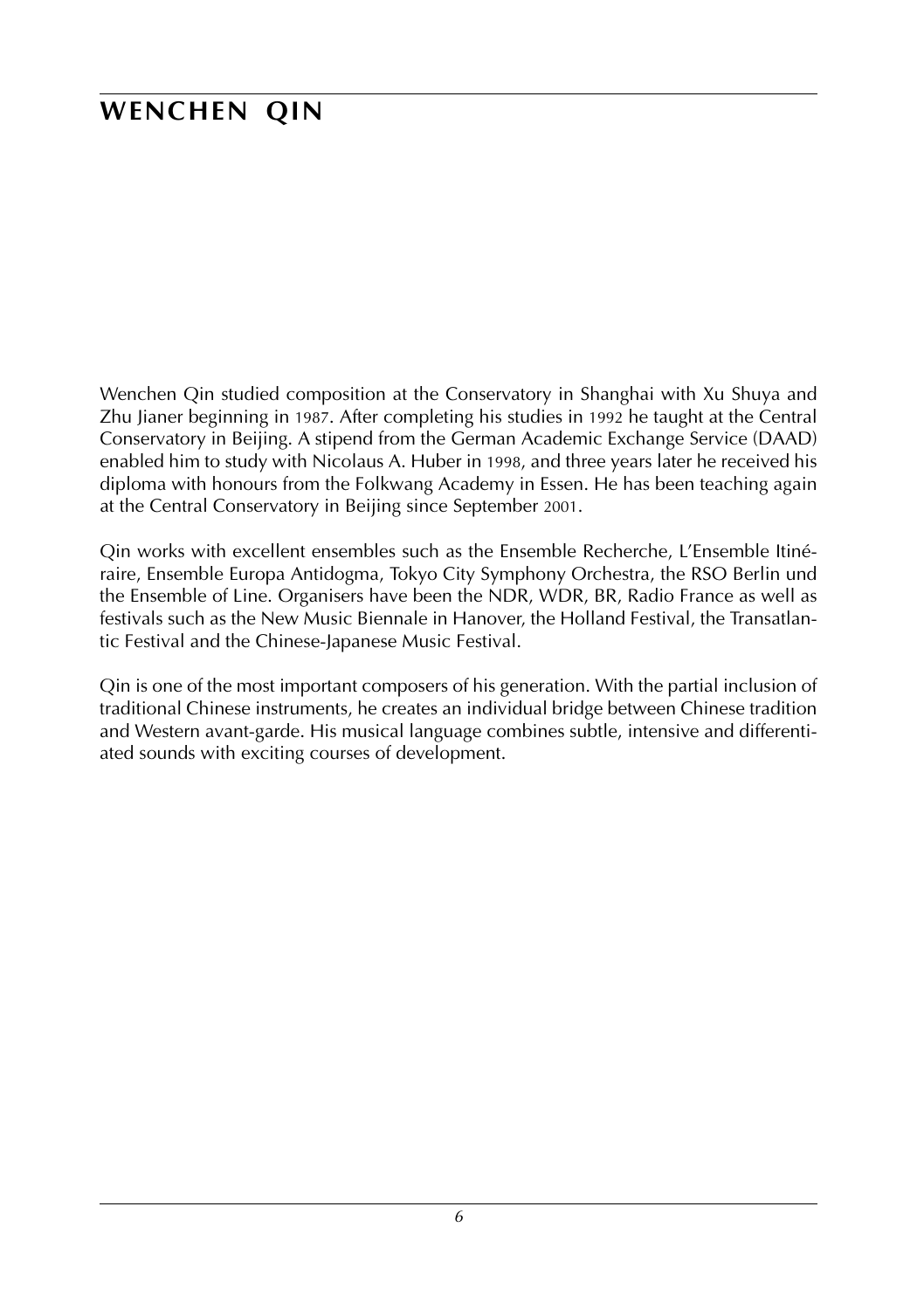Wenchen Qin studierte am Konservatorium in Shanghai ab 1987 Komposition bei Xu Shuya und Zhu Jianer. Nach Abschluss seines Studiums im Jahr 1992 unterrichtete er am Zentralen Konservatorium in Beijing. Ein Stipendium des DAAD ermöglichte ihm 1998 einen Studienaufenthalt bei Nicolaus A. Huber, und drei Jahre darauf konnte er sein Diplom mit Auszeichnung an der Folkwang Hochschule Essen entgegennehmen. Seit September 2001 unterrichtet er wieder am Zentralen Konservatorium in Beijing.

Qin arbeitet mit exzellenten Ensembles wie dem Ensemble Recherche, L'Ensemble Itinéraire, Ensemble Europa Antidogma, Tokyo City Symphony Orchestra, dem RSO Berlin und dem Ensemble of Line zusammen. Veranstalter waren der NDR, der WDR, der BR, Radio France sowie Festivals wie die Biennale Neue Musik in Hannover, das Hollandfestival, das Transatlantic Festival und das Chinese-Japanese Music Festival.

Qin zählt zu den wichtigsten Komponisten seiner Generation. Unter teilweiser Einbeziehung des traditionellen chinesischen Instrumentariums schlägt er eine individuelle Brücke zwischen chinesischer Tradition und westlicher Avantgarde. Seine Musiksprache verbindet feinsinnige, intensive und ausdifferenzierte Klänge mit spannungsreichen Entwicklungsverläufen.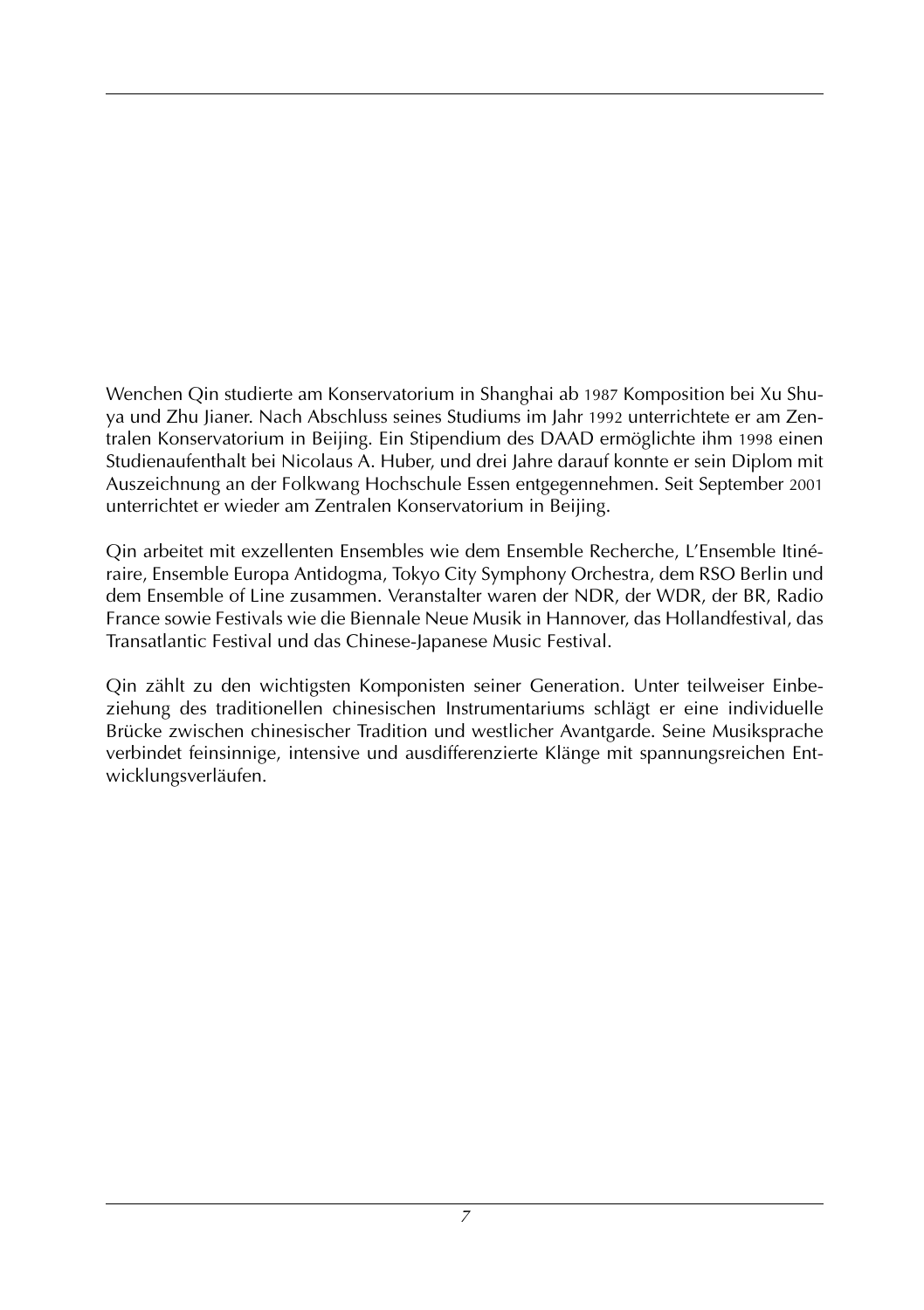#### **lonely song 1990**

for string orchestra strings (12/12/10/10/8) Duration: 17'

#### **yi yun 1991**-**1992**

for orchestra

3.3.3.3 – 4.3.3.1 – 4 perc. harp. piano. strings (12/10/8/8/6)

Duration: 14'

First performance: 8. November 1997, Tokio Tokyo City Philharmonic Orchestra – Naohiro Totsuka (Leitung)

#### **he-yi 1998**

for zheng and ensemble

1(picc).1.1.0 – 0.0.0.0 – perc (3 wood bl, 4 congas, cym, Chinese cym [small, large], tam-t, tubular bells). strings (1/0/1/1/0)

Duration: 13'

First performance: 28. Mai 2001, Hannover Ensemble Recherche – Bohdan Shved (conductor)

*score:* **s i k 8771**

#### **huai sha 2000**

for ensemble *Commissioned by WDR Köln* 1.1.1.0 – 0.0.0.0 – perc. harp. mandoline. piano. strings (1/0/1/1/1) Duration: 14'

First performance: 12 January 2000, Cologne Nieuw Ensemble Holland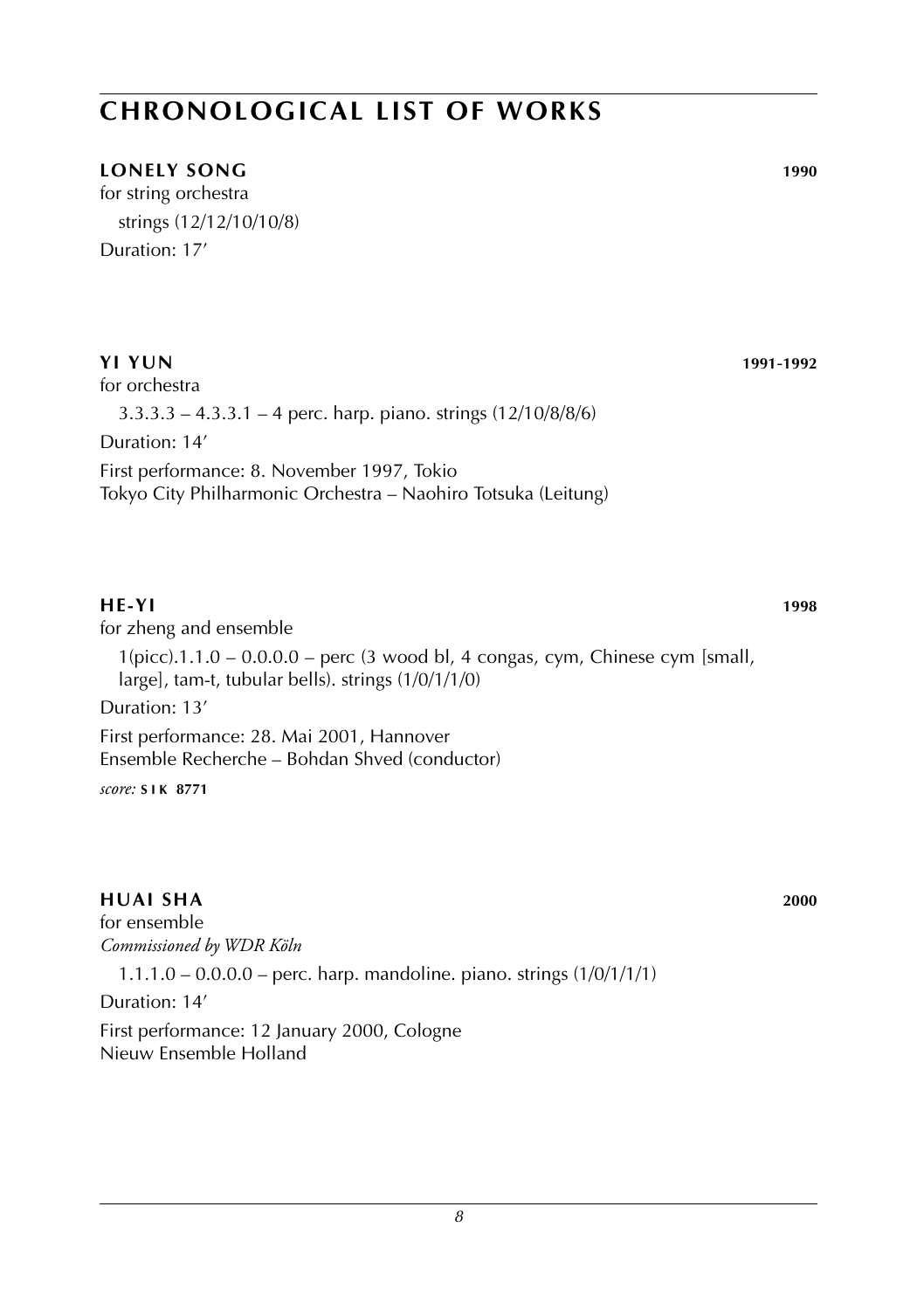#### **the sun shadow iii 2000**

for harp, violoncello and percussion

- *1*. Red Cloud  $(d = 56)$
- 2. Blue Cult  $(d = 82)$
- *3*. Free Melody  $(J = 52)$

3 perc (I: bass dr – II: wood bl – II: Chinese cym, cym)

#### Duration: 10'

First performance: 14 April 2000, Turin Ensemble Antidogma Europa

*score:* **s i k 8749**

for orchestra

Duration: 19'

 $3.3.3.3 - 4.3.3.1 - 3$  perc. harp. strings  $(12/10/6/6/4)$ 

First performance: 8 September 2002, Kassel Orchestra of the Kassel State Theatre – Gerd Albrecht (conductor)

· Abridged version **2006** *Commissioned by Deutsches Symphonie Orchester Berlin* Duration: 10' 3.3.3.3 – 4.3.3.1 – 3 perc. harp. strings (12/10/6/6/4) First performance: 13 March 2007, Berlin Deutsches Symphonie Orchester Berlin – Toshio Hosokawa (conductor)

#### **the spirit of the mountains 2003**-**2004**

for soprano, violin, violoncello, piano and percussion on words by Qu Yuan Duration: 11' First performance: 27 June 2004, Turin, Festival di Musica Antica e Contemporanea Ensemble Antidogma Europa

**yin ji 2000**-**2001**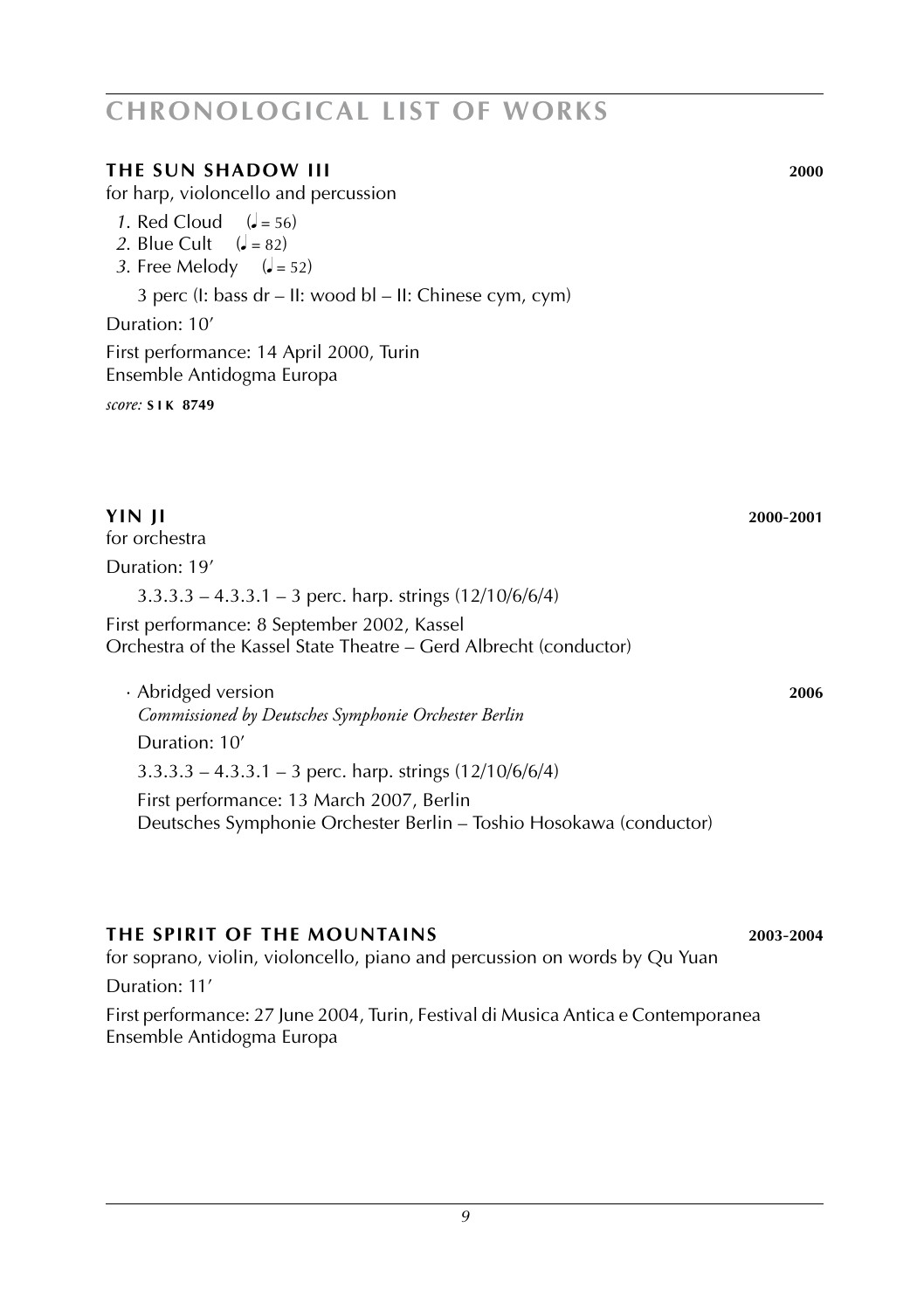#### **Pilgrimage in May** (Pilgerfahrt im mai) **2004**

for orchestra *Commissioned by Deutsche Welle and Beethovenfest Bonn*

 $2(picc).2.2.2 - 4.2.3(bass trbn).0 - 4 perc (4 timp, 2 tgl, 2 whips, wood bl, 4$ bongos, 3 congas, tamb, snare dr, bass dr,3 Chinese cym, 2 Chinese gongs, tam-t, tubular bells, 2 bells, vibr – strings (14/14/12/10/6)

#### Duration: 15'

First performance: 23 September 2004, Bonn, Beethovenhalle Orchestra of the Central Conservatory of Music Beijing – Yongyan Hu (conductor)

*score:* **s i k 8861**

#### **wind-moon consonance 2004**

for sheng, recorder and orchestra *Commissioned by Chinese-Japanese Contemporary Music Festival* 2004

 $3.3.3.3 - 4.3.3.1 - 4$  perc. harp. strings  $(12/10/8/8/6)$ 

Duration: 21'

First performance: 3 October 2004, Tokio, Kioi Hall Orchestra Nipponica – Honna Tetsuji (conductor)

#### **the sun shadow vi 2005**

for chamber ensemble

zheng, sheng, pipa, yangqin, perc

Duration: 14'

First performance: 10 January 2005, Munich Ensemble Dragon

#### **the sun shadow viI 2005**

for six strings  $(1/1/2/2/0)$ *Commissioned by Shanghai International Spring Music Festival*

Duration: 12'

First performance: 8 May 2005, Shanghai New Ensemble Shanghai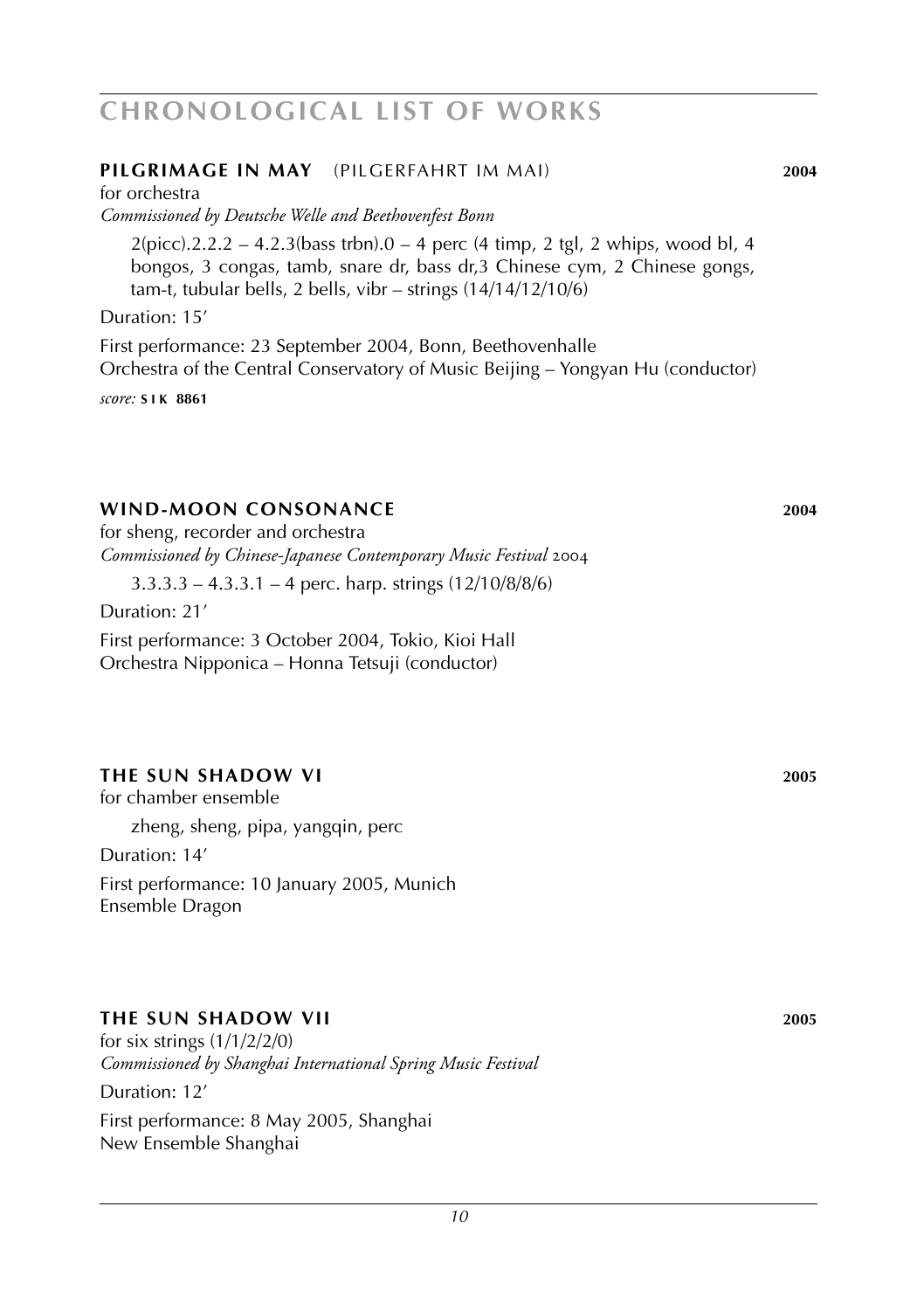#### *11*

### **chronological list of works**

#### **five songs on the horizon 2005**

for violoncello, accordion and strings (5/4/3/2/1)

- *1*. Bird Echoes
- *2*. Between Heaven and Earth
- *3*. From Far Away
- *4*. Interlude of Clouds
- *5*. Vanihed Chorales

#### Duration: 22'

First performance: 12 October 2005, Beijing Qin Liwei (violoncello) – Cao Xiaoqing (accordion) – Strings of the Central Conservatory of Music Beijing

*score:* **s i k 8548**

#### **Pipa words 2006**

for pipa solo Duration: 11' First performance: 10 May 2008, Shanghai Weiwei Lan *score:* **s i k 8772**

#### **sounds that awake memories 2006**

(klänge, die erinnerungen wecken) for recorder, sho, guitar and percussion *Commissioned by Gesellschaft für Neue Musik Hannover Dedicated to Gudula Rosa*

perc (Chinese gong, Chinese perc, 2 bongos, tubular bells)

Duration: 13'

First performance: 28 October 2006, Münster Gudula Rosa (recorder) – Naomi Sato (sho) – Reinbert Evers (guitar) – Haruka Fujii (percussion)

*score:* **s i k 8591**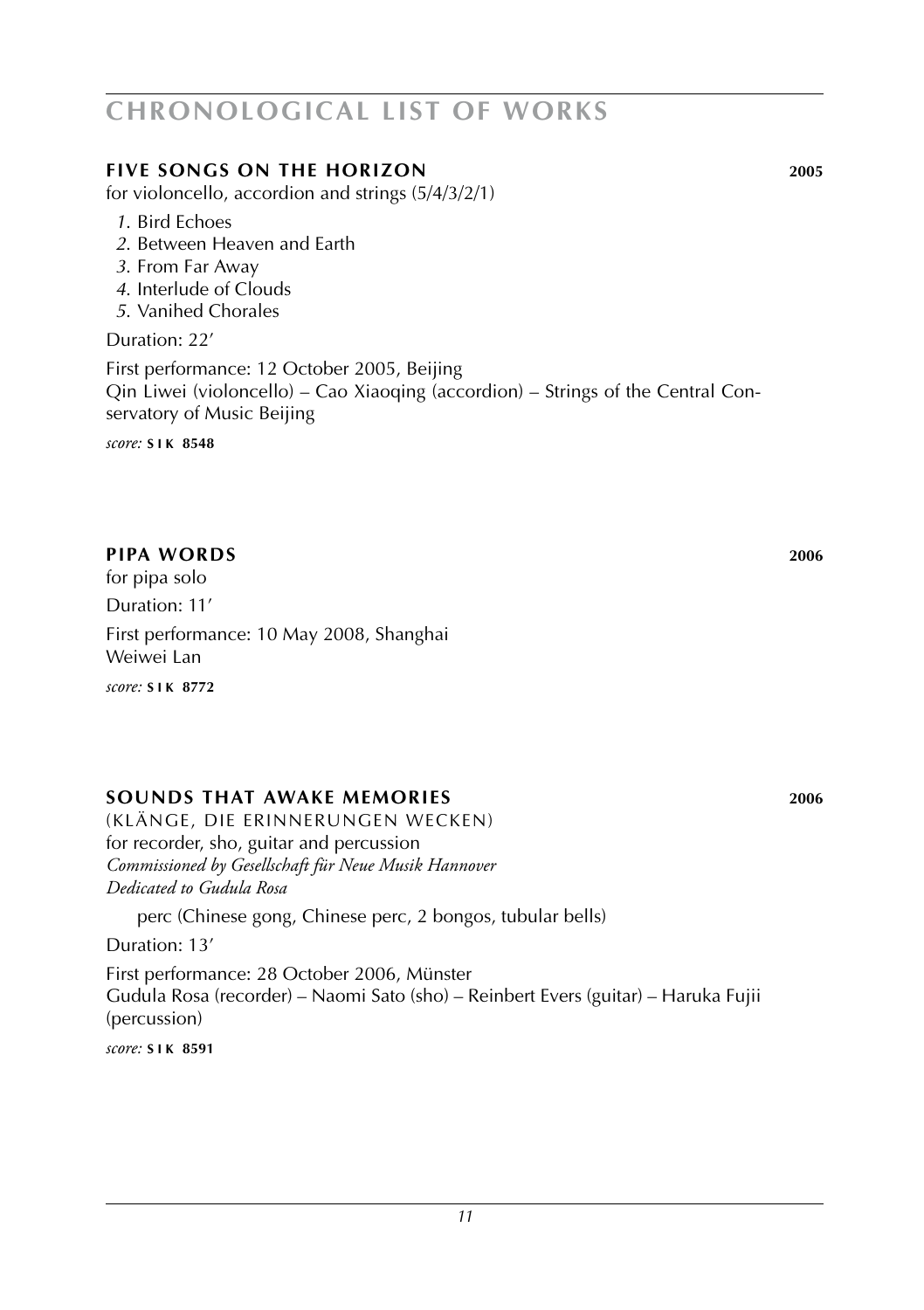#### **diagrams DAWN** 2008

Concerto for violoncello and orchestra *Cocommissioned by Radio Shanghai and Shanghai International Spring Music Festival*

 $3.3.3.3 - 4.3.3.1 - 4$  perc. harp. strings  $(12/10/8/8/6)$ 

Duration: 20'

First performance: 16 May 2008, Shanghai Liwei Qin (violoncello) – Shanghai Symphony Orchestra

#### **the sun shadow viII 2009**

for piccolo flute, oboe, clarinet and percussion *Dedicated to Ensemble Recherche*

- *1*. The Night Sky  $(l = 60)$
- 2. Suo Na  $({\bf J} = 120)$
- *3*. A Song Fading Away  $(J = 46)$

perc (wood bl, Chinese cym, 2 Thai gongs, vibr)

Duration: 10'

First performance: 9 October 2009, Graz ensemble recherche

*score:* **s i k 8687**

#### **antiphony 2009**

for piccolo flute, oboe, clarinet, piano, percussion and twelve vocalists *Commissioned by Beijing Modern Music Festival* 2009

perc (large Chinese cym, tubular bells) – vocalists (6 sopranos, 6 tenors)

Duration: 11'

First performance: 23 May 2009, Beijing Ensemble of Beijing Central Conservatory of Music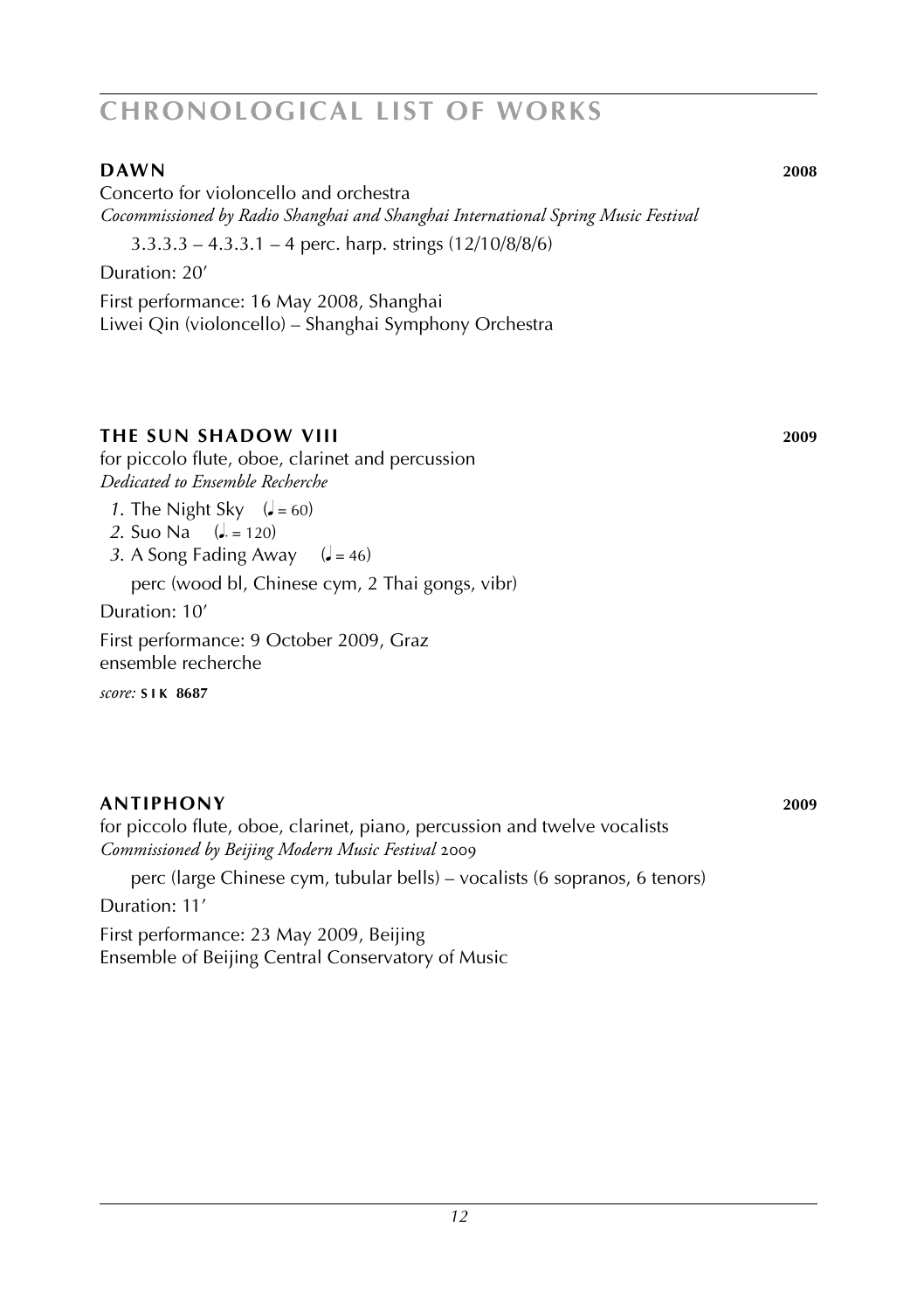#### **calling for phoenix 2010**

for suona and orchestra

3.3.3.3 – 4.3.3.1 – 5 perc. harp. strings

Duration: 23'

First performance: 2 November 2010, Beijing

Shi Haibing (suona) – China Youth Symphony Orchestra – Chen Lin (conductor)

Calling for Phoenix is also available in a version for suo na and traditional Chinese orchestra accomplished in 1996. It was performed for the first time on 22 May 1997 in Beijing with Guo Yazhi (suo na) and the China Youth Nationalities Orchestra under the baton of Wang Fujian.

#### **the nature's dialogue 2010**

for tape and orchestra *Commissioned by Beijing Modern Music Festival* 2010

 $3(3picc), 3.3.3 - 4.3.3.1 - 5$  perc ( $\vert$ : 4 timp, small Chinese shake dr, 3 temple bl – II: tgl, small Chinese shake dr, 3 congas, vibr – III: small Chinese shake dr, side dr, bass dr, bells, marimba – IV: small Chinese shake dr, 4 bongos, Chinese cym, tam-t – V: small Chinese shake dr, flex, bells, vibr). strings (12/12/10/8/6)

Duration: 20'

First performance: 22 May 2010, Beijing

China National Symphony Orchestra – Hu Yongyan (conductor)

#### **two pieces for zheng solo 2011**

- *1*. Prayer Flags in the Wind
- *2*. Psalming in the Wind

Duration: 17'

First performance: 20 May 2012, Beijing Liu Wenjia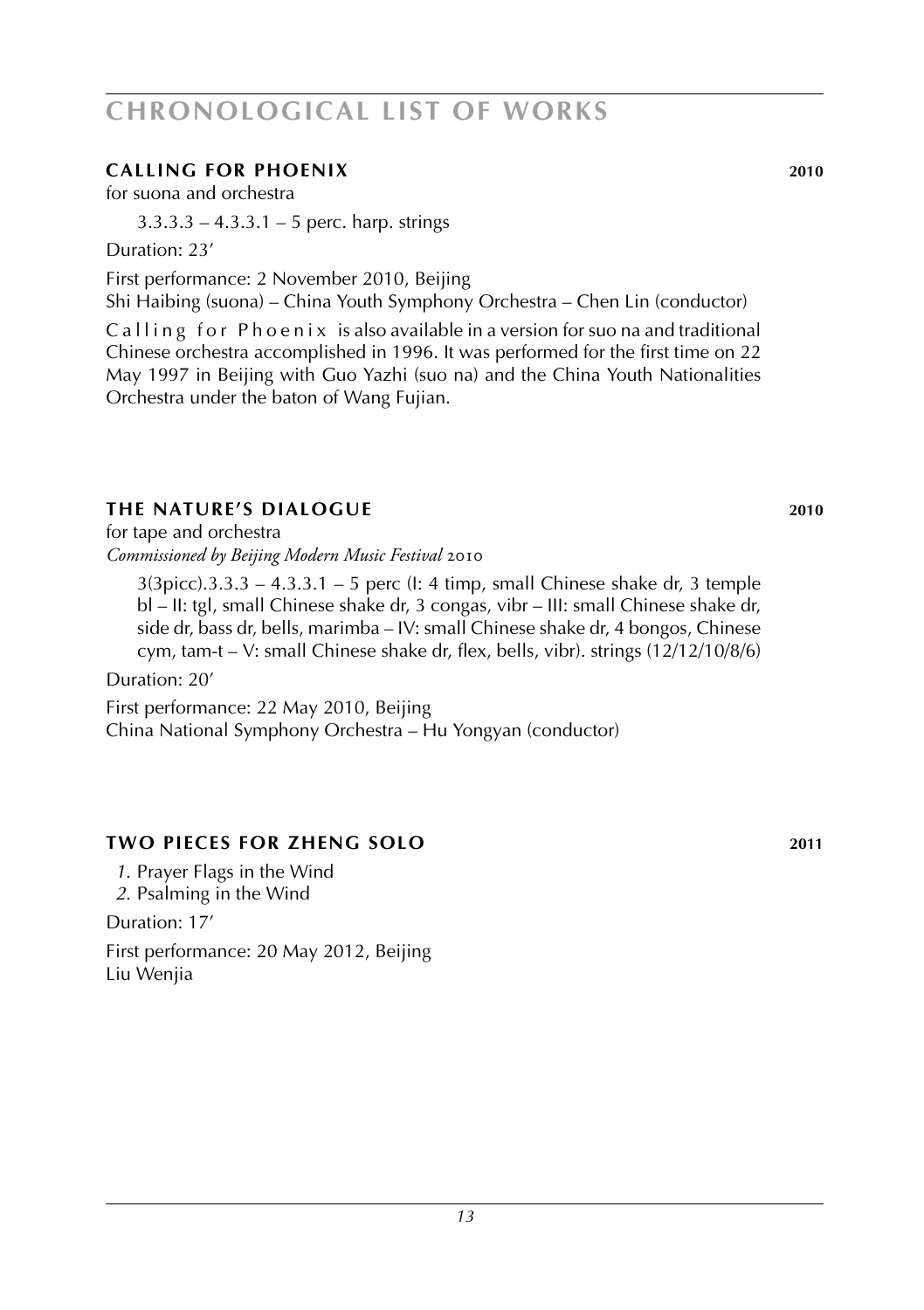#### **across the skies 2012**

for pipa and string orchestra *Commissioned by St. Petersburg Chamber Philharmonic for the Petersburg Troika Festival*

strings (6/6/4/4/2)

Duration: 16'

First performance: 11 May 2012, Petersburg Lan Weiwei (pipa) – St. Petersburg Chamber Philharmonic – Jeffrey Meyer (conductor)

*score:* **s i k 8837**

#### **the border of mountains 2012**

Concerto for violin and orchestra *Commissioned by Shanghai Conservatory of Music on the occasion of its* 85th *Anniversary*

3.3.3.3 – 4.3.3.1 – 5 perc (2 tgl, 4 bongos, 3 congas, side dr, bass dr, 2 medium Chinese cym, large Chinese cym, bells, glsp, 2 vibr, marimba). harp. strings (14/12/10/10/8)

Duration: 22'

First performance: 27 November 2012, Shanghai Huang Mengla (violin) – Orchestra of Shanghai Conservatory of Music – Zhang Guoyong (conductor)

#### **concerto for zheng and orchestra 2012**

#### for ensemble

 $3.3.3 \cdot 3 - 4.3.3 \cdot 1 - 5$  perc. harp. strings  $(12/12/10/10/8)$ 

Duration: 18'

First performance: 12 October 2013, Shanghai, He Luting Hall Ensemble XX. Jahrhundert – Peter Burwick (conductor)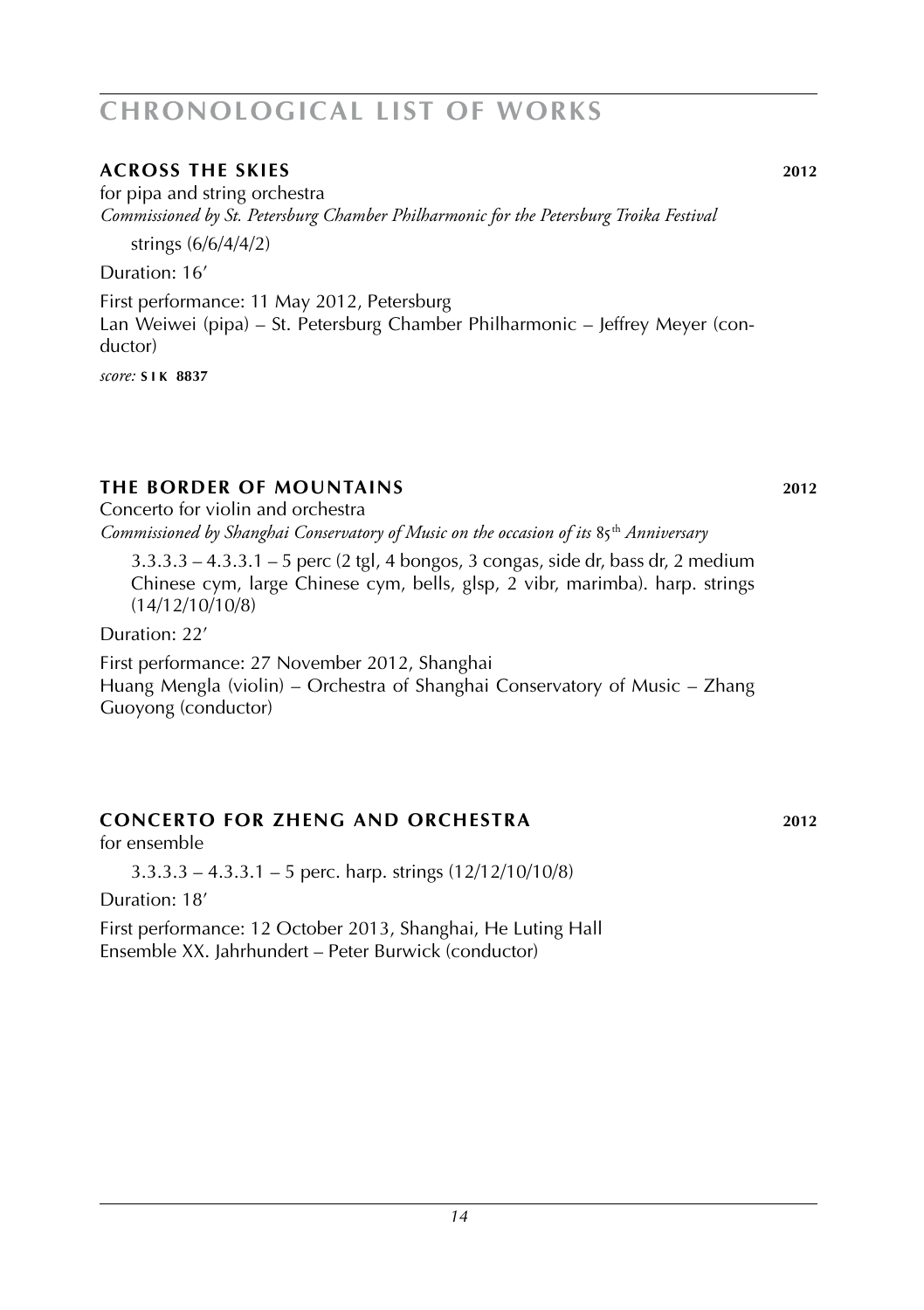#### **morning sound over the land 2013**

for ensemble

 $1.1.1.1 - 1.1.0.0 - 1$  perc (side dr, bass dr, Chinese cym, tubular bells, vibr). piano. strings (1/1/1/1/1)

Duration: 11'

First performance: 12 October 2013, Shanghai, He Luting Hall Ensemble XX. Jahrhundert – Peter Burwick (conductor)

#### **wind lament 2013**

for string quartet Duration: 16'

First performance: 12 October 2013, Shanghai, He Luting Hall Soloists of the Ensemble XX. Jahrhundert

#### **listen to the valleys 2014**

for Chinese ensemble *Commissioned by Warsaw Autumn* 2014

> di zi (bamboo flute), sheng, pipa, zheng, 2 ruan, yang qin, perc (chimes, whip, chopsticks, wood bl, 5 bongos, snare dr, Chinese cym, vibr)

Duration: 12'

First performance: 21 September 2014, Warsaw Forbideen City Chamber Orchestra – Shun Liu (conductor)

### **echo from the other shore 2015**

for zheng and orchestra

3(2 picc).3.3.3 – 4.3.3.1 – 5 perc (**I**: timp, 2 temple bowls, Chinese cym, whip – **II**: guiro, snare dr, 3 temple bowls, steel dr, log dr – **III**: vibr, Chinese cym – **IV**: crot, tamb, bass dr, water gong, chopsticks, marimba – **V**: snare dr, log dr, Chinese cym, vibra-slap, glsp). harp. strings (12/12/10/10/8)

Duration: 18'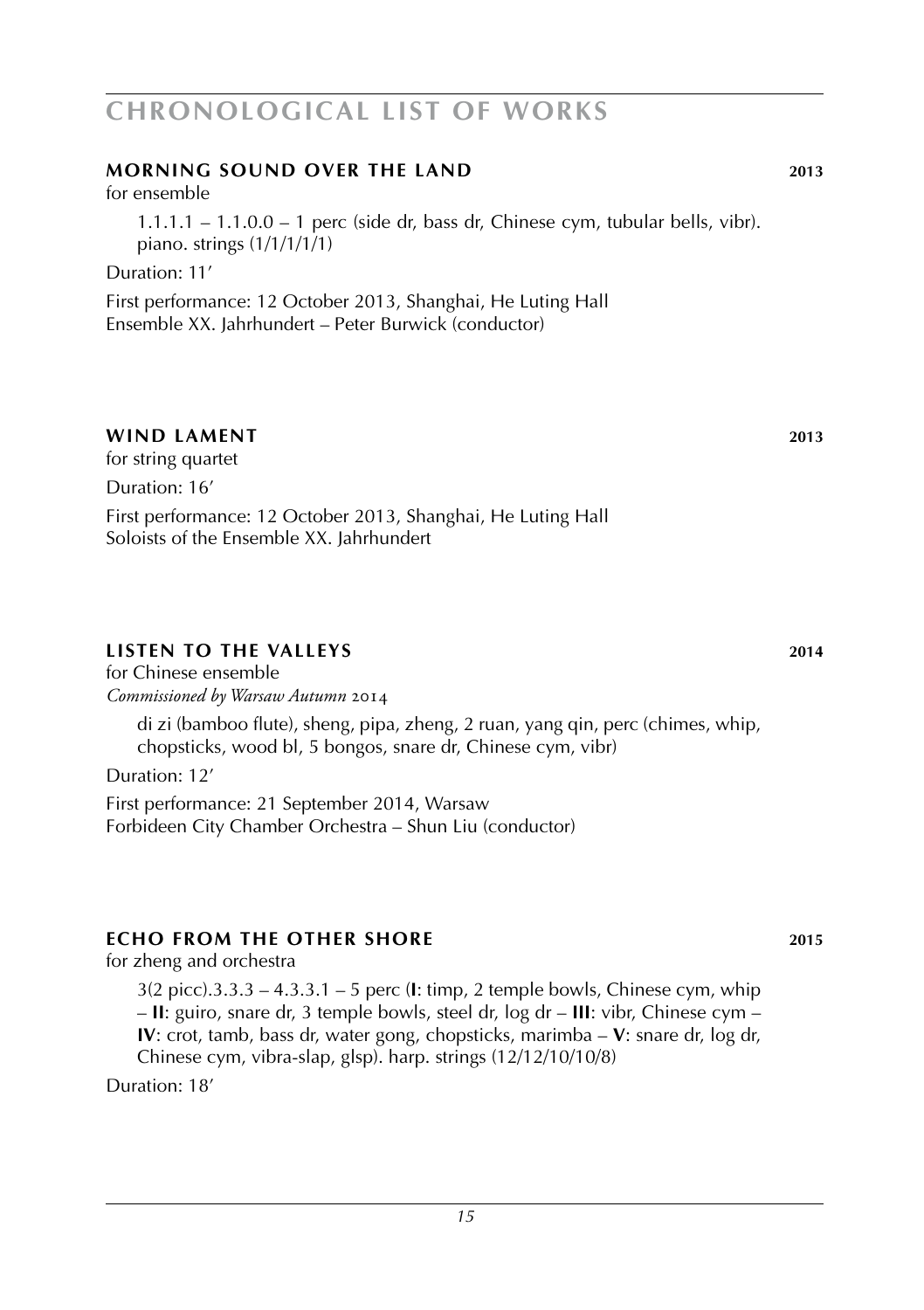#### **the cloud river 2017**

for sheng and orchestra *Commissioned by Warsaw Autumn*

> 3(2 picc).3.3.3(db bn) – 4.3.3.1 – timp (whip, Chinese cym, 2 temple bowls). 4 perc (**I**: tgl, guiro, 2 temple bowls, snare dr, steel dr, bell, log dr, piano strings – **II**: whip, 3 bongos, Chines cym, 4 Thai gongs, vibr – **III**: crot, chopsticks, tamb, bass dr, tubular bells, vibr – **IV**: vibra-slap, snare dr, log dr, Chinese cym, tam-t, anvil, glsp). harp. strings (12/12/10/10/8)

Duration: 19'

First performance: 23 September 2017, Warsaw Yang Zheng (sheng) – Polish National Radio Symphony Orchestra – Jacek Kaspszyk (conductor)

*score:* **s i k 8887**

#### **THE SUN SHADOW X** 2017

for mixed choir and percussion *Commissioned by Taipei Chamber Singers*

choir (8/8/6/8). 1 perc (bass dr, Chinese cymb)

Duration: 10'

First performance: 22 December 2018, Taipei, National Concert Hall Taipei Chamber Singers

#### **the poetry of the land 2017**

for zheng, sheng and ensemble *Commissioned by the Beijing Central Conservatory of Music*

 $1(picc).1.1.1 - 1.1.1.0 - 2 perc$  (2 whips, chopsticks, guiro, wood bl, 2 snare dr, bass dr, Chinese cym, glsp, vibr). strings (5/4/3/2/1)

Duration: 12'

First performance: 27 January 2018, New York Symphony Orchestra of the Beijing Central Conservatory of Music – Chen Bing (conductor)

*score:* **s i k 8886**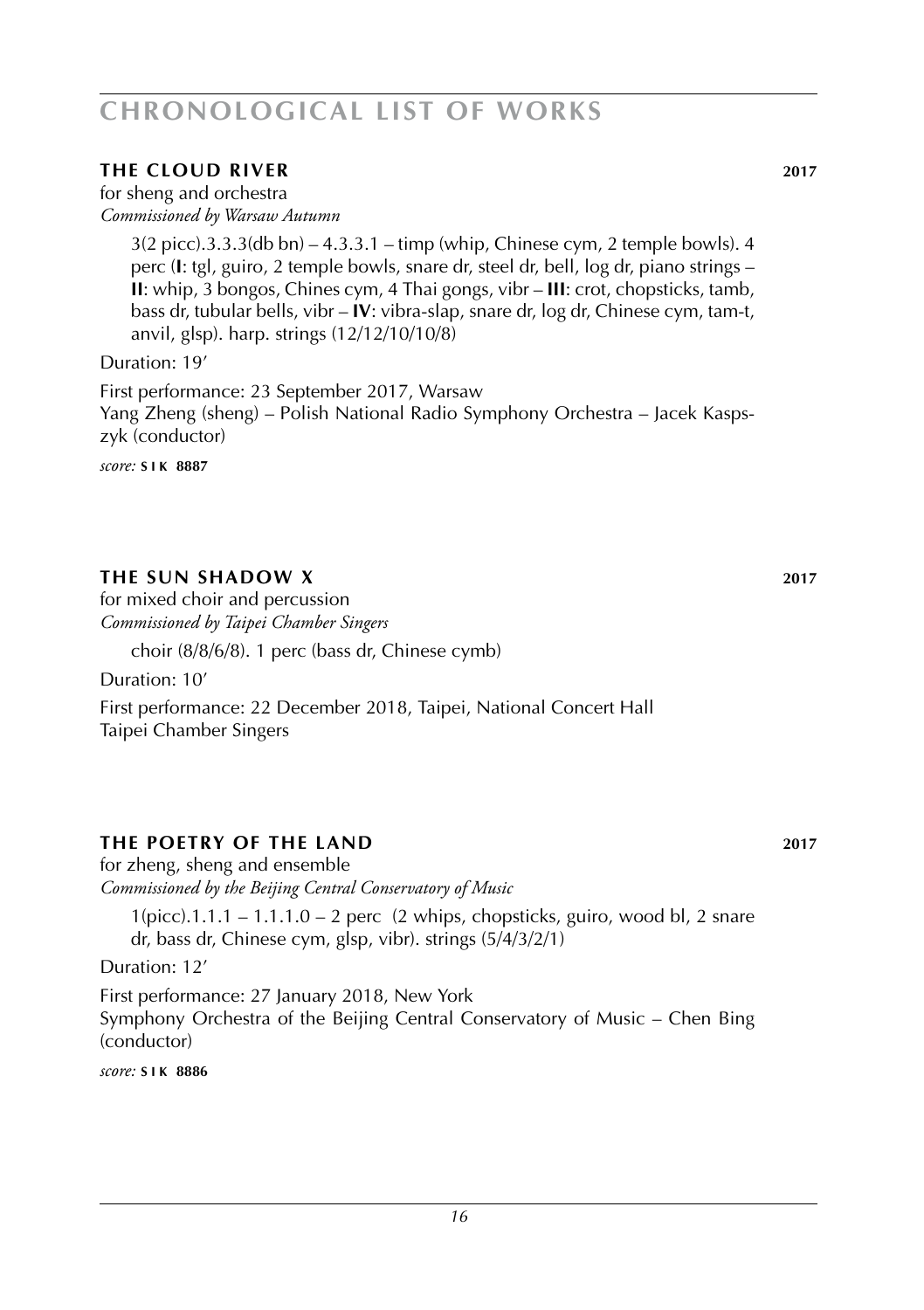#### **seeking sound – a picture of ling lun's inspiration 2017/2018** for orchestra

3.3.3.3 – 4.3.3.1 – 5 Schl (timp, crot, 2 vibra-slap, bamboo chimes, whip, 4 bongos, 2 snare dr, bass dr, 5 Chinese cym, 3 cow bells, 2 tubular bells, glsp, xyl). strings (12/12/10/10/8)

Duration: 12'

First performance: 27 April 2018, Shanghai Shanghai Symphony Orchestra – Zhang Jiemin (conductor)

#### **the light of the deities 2018** for orchestra

*Commissioned by the Beijing Central Conservatory of Music*

3(2picc).3.3.3(db bn) – 4.3.3.1 – 5 perc (**I**: timp, Tibetan cym – **II**: tgl, whip, temple bowl, Lama dr, snare dr, steel dr, Tibetan Lama bell – **III**: temple bowl, 4 bongos, Lama dr, snare dr, Tibetan cym, tubular bells, vibr – **IV**: 3 congas, Lama dr, Tibetan cym, tubular bell, glsp – **V**: crot, tgl, Lama dr, bass dr, Tibetan cym). harp strings (12/12/10/10/8)

Duration: 17'

First performance: 22 October 2018, New York The Orchestra Now – Chen Lin (conductor)

*score:* **s i k 8888**